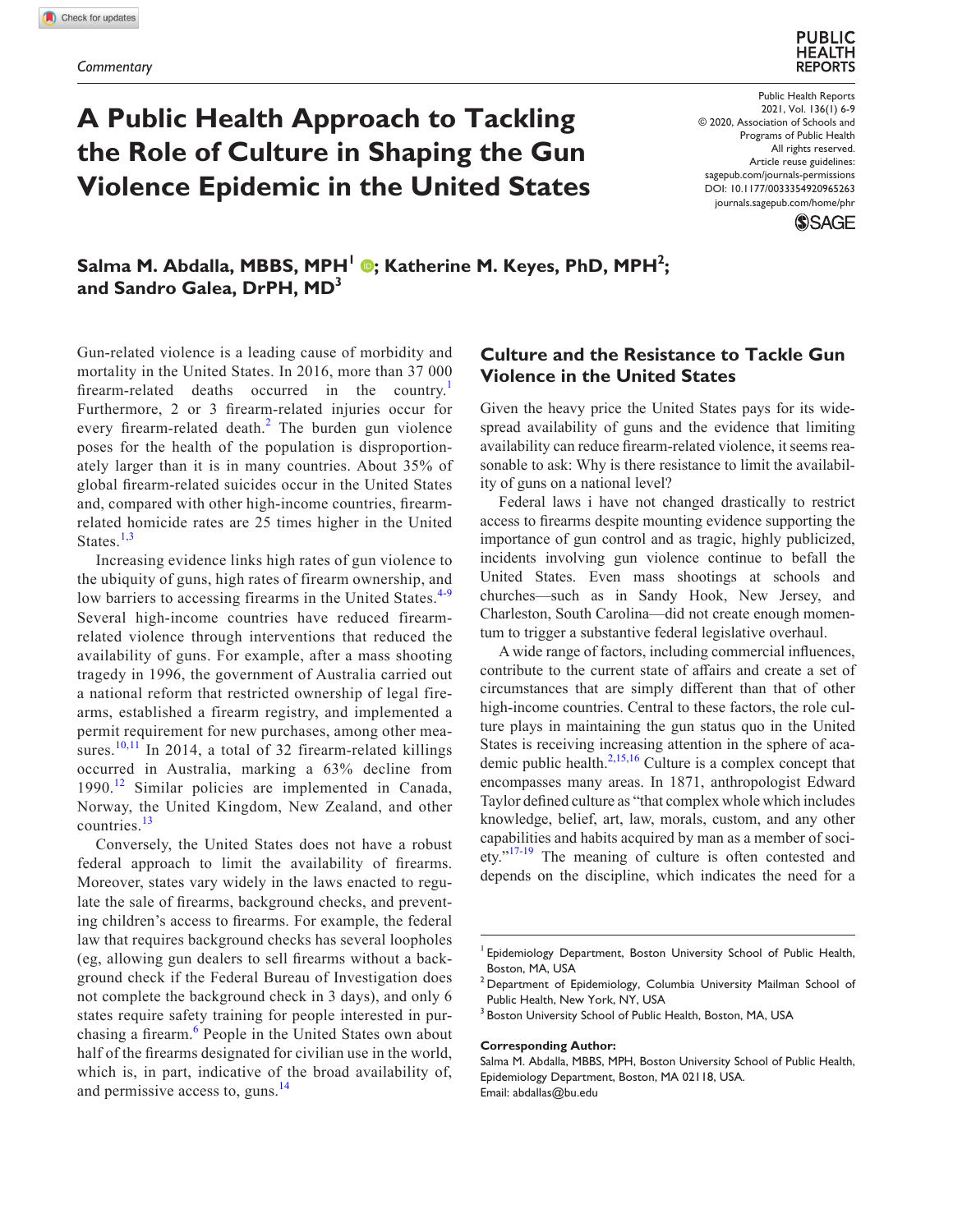multidisciplinary understanding to determine the role of culture in shaping the epidemic of gun violence .

Scholars from several disciplines have explained how complex social (eg, individualism as the defining characteristic of the country), legal (the second amendment, federal structure, and lobbying laws), and historical (eg, slavery and racism) factors have interacted to create a gun culture that favors individual rights over gun control. $20-28$  For example, one study found that cultural views, rather than scientific arguments or facts, shape political positions on gun control among people living in the United States.<sup>29</sup>

Public health scholars have also attempted to quantify gun culture. One analysis found that identifying with a social gun culture was associated with a 2.25 times greater likelihood of gun ownership compared with not identifying with a social gun culture.<sup>30</sup> However, public health scholarship has lagged behind in efforts to understand gun culture, which may guide public health action on the gun violence epidemic. This paucity of scholarship concerning gun culture stands in contrast to other health outcomes such as alcohol, in which public health scholarship has focused on the intersection of alcohol policy and drinking culture to formulate recommendations to reduce alcohol-related harm. $31$  The comparatively absent literature in public health on gun culture is understandable. Although culture is indubitably a foundational determinant of health—it shapes where we live, eat, play, and grow—it is difficult to measure the effects of culture on the health of populations and even more difficult to intervene to change a culture that undermines the public's health. $32-34$ What, therefore, might be a reasonable public health approach to tackling gun culture to mitigate the gun violence epidemic in the United States?

## **A Public Health Approach to Changing Gun Culture**

Changing gun culture seems to be a necessary element of tackling the epidemic of gun violence in the United States. Changing gun culture will require creating a new narrative that frames gun violence as a public health issue and highlights the consequences of gun violence on population health. Shifting popular opinion on a prevailing cultural preference has contributed meaningfully to reducing harm in the case of other adverse influences on health. Until the 1960s, up to 75% of driving-related injuries and deaths were attributed to driving while under the influence of alcohol.<sup>35</sup> The predominant narrative at the time was that these deaths were largely unavoidable consequences of accidents, and laws against driving under the influence were rarely implemented. Consumer advocacy and grassroots mobilization efforts, which formalized and amplified the voices of victims and their families, rallied resources to mount campaigns for culture change. Advocate groups such as Mothers Against Drunk Driving contributed to legislative efforts for safe road

use, often persisting against pushback from lawmakers and the public. $36,37$ 

Another example is the movement to reframe the national conversation on smoking. For years, smoking was viewed as an individual behavior, a habit for millions, and it was romanticized in films and in advertisements. Outcries against smoking in the 1960s and 1970s were opposed by a wellconnected and well-financed industry. However, this social movement helped advance antismoking policies by highlighting the adverse health outcomes associated with smoking and the rights of nonsmokers. $38$  With these examples in mind, we propose 4 avenues that may be useful to public health in its efforts to tackle the gun violence crisis.

First, taking a multidisciplinary approach to the crisis of gun violence can help us identify the appropriate actions needed to push against a deeply entrenched gun culture. Multiple social sciences disciplines, such as sociology and anthropology, have grappled with the meaning and implications of culture for a long time. These disciplines are equipped with the theoretical and methodologic tools to study gun culture and are indispensable partners to public health on this front. Taking a multidisciplinary approach also suggests that tackling gun violence will require addressing the root causes of gun culture, such as racism, which affects almost all aspects of life in the United States. For example, the racial turmoil of the 1960s and 1970s fueled talks of gun control. It was then that special interest groups capitalized on the moment to promote discussions on gun rights as an important element of the national identity. Gun manufacturers used this moment to promote a narrative concerning "the urgent need to protect gun rights" as a means to promote sales.<sup>39</sup>

Second, public health has little choice but to engage the media to frame the discussion on gun violence as a public health emergency rather than a political debate. This framing can, in part, be accomplished by collaborating with the media to present gun violence research to a broad audience. The democratization of media through digital means provides a potential avenue to cultural change that was unavailable in previous decades. In 2018, emergency medicine physicians mobilized the power of both storytelling and social media (Twitter) by sharing their daily experiences of treating patients suffering from the tragic consequences of gun violence. $40$  The mobilization was organic—like many other efforts by community members working to improve the health of populations. However, it is difficult to change culture by solely relying on such spontaneous efforts. $41$ Changing culture will require more deliberate and sustained campaigns to continuously highlight the human cost of gun violence, as was done as part of the larger advocacy efforts to reduce alcohol-involved driving.<sup>42,43</sup>

A third approach requires engaging allies with similar goals. Movements such as the March for Our Lives have the potential to push the conversation in the right direction. After a shooting at the Marjory Stoneman Douglas High School in Parkland,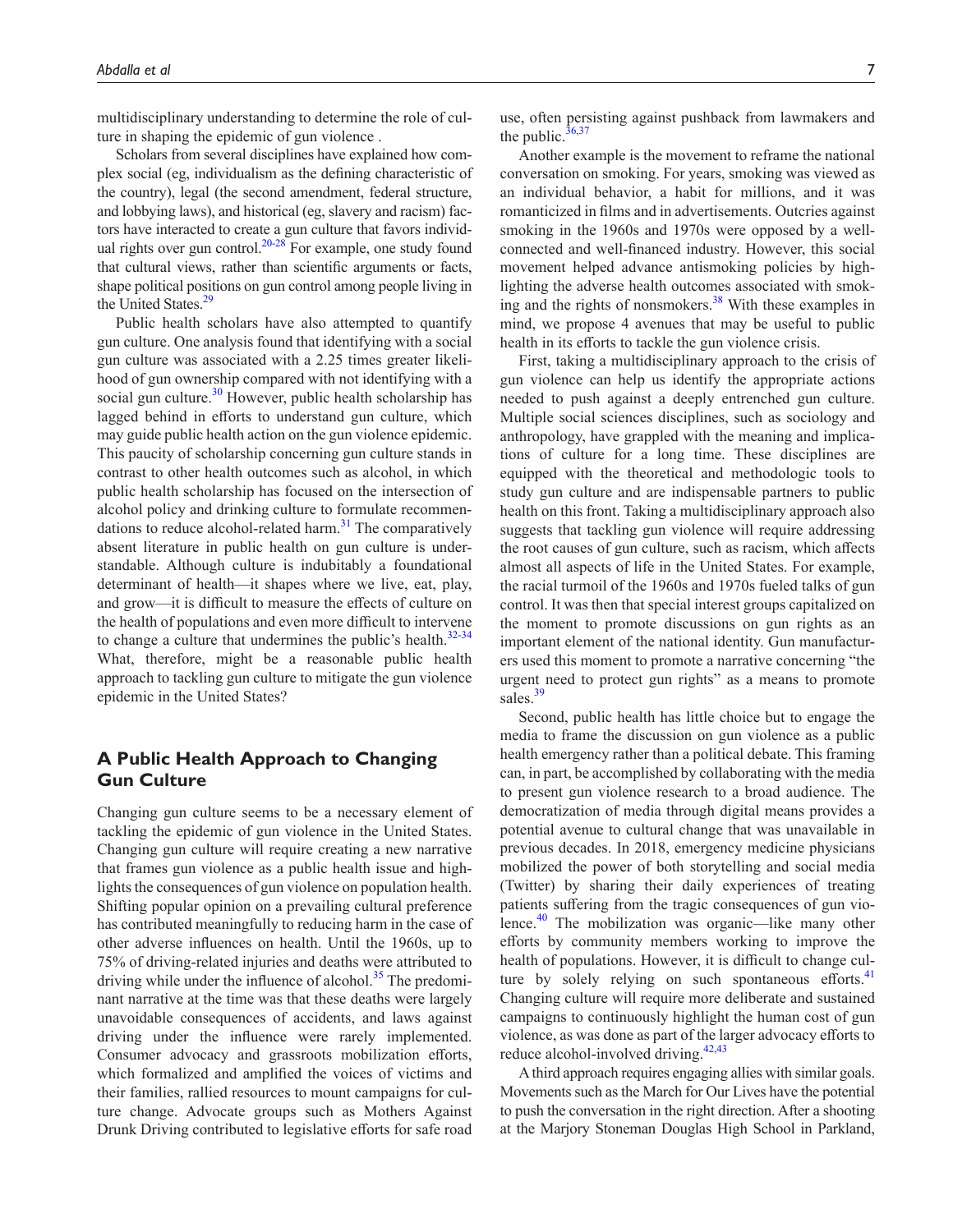Florida, students organized a protest of about 800 000 people in Washington, DC—not counting the other smaller protests in multiple cities—calling for stricter gun control legislation.<sup>44</sup> Concerted progress will require collaborating with such movements to advance the narrative of gun violence as a public health emergency. Other potential allies can be movements with values that align with the goal of tackling the gun violence epidemic (eg, the Against Suicide Movement) and institutions that shape culture in the United States, such as churches and even movie production companies.

Fourth, although shifts in culture can lead to a change in policy, a policy overhaul can sometimes precede a cultural  $\text{shift}^{45}$  For example, shall issue laws in numerous stateswhich allowed people to walk around with firearms on their bodies—helped further the narrative that firearms are an acceptable everyday cultural object in the United States.<sup>[21](#page-3-15)</sup> The opposite can be true. At the time of implementing guncontrol policies, Australia had a high rate of firearm ownership. Yet, changing the laws was then followed by changes in public views. One factor that helped push gun law reform forward was the commitment of a newly elected Australian prime minister who was willing to use his political capital to create a large coalition of advocates for gun control.<sup>10</sup> The role of key political actors in occasioning inflections in culture holds an important lesson for efforts aimed at changing gun culture in the United States.

## **Conclusion**

The United States has a unique gun culture that is driven by a wide range of legal, historic, and societal factors. Tackling the gun violence epidemic requires taking gun culture into account. Shifting the narrative concerning guns will require engaging other disciplines, harnessing the power of social media and storytelling, collaborating with powerful allies, and urging for gun control legislation that may precede a cultural change.

#### **Declaration of Conflicting Interests**

The authors declared no potential conflicts of interest with respect to the research, authorship, and/or publication of this article.

#### **Funding**

The authors received no financial support for the research, authorship, and/or publication of this article.

## **ORCID iD**

Salma M. Abdalla, MBBS, MPH [https://orcid.org/0000-0001-](https://orcid.org/0000-0001-5474-4521) [5474-4521](https://orcid.org/0000-0001-5474-4521)

## **References**

<span id="page-2-0"></span>1. GBD 2016 Causes of Death Collaborators. Global, regional, and national age–sex specific mortality for 264 causes of death, 1980-2016: a systematic analysis for the Global Burden of Disease Study 2016. *Lancet*. 2017;390(10100):1151-1210. doi: 10.1016/S0140-6736(17)32152-9

- <span id="page-2-1"></span>2. Galea S, Abdalla SM. The public's health and the social meaning of guns. *Palgrave Commun*. 2019;5(1):1-4. doi:10. 1057/s41599-019-0322-x
- 3. Everytown for Gun Safety Support Fund. Gun violence in America. Published 2018. Accessed December 19, 2018. <https://everytownresearch.org/gun-violence-america>
- <span id="page-2-2"></span>4. Bangalore S, Messerli FH. Gun ownership and firearm-related deaths. *Am J Med*. 2013;126(10):873-876. doi:10.1016/j. amjmed.2013.04.012
- 5. Kellermann AL, Rivara FP, Somes G, et al. Suicide in the home in relation to gun ownership. *N Engl J Med*. 1992;327(7):467-472. doi:10.1056/NEJM199208133270705
- <span id="page-2-6"></span>6. Kalesan B, Mobily ME, Keiser O, Fagan JA, Galea S. Firearm legislation and firearm mortality in the USA: a cross-sectional, state-level study. *Lancet*. 2016;387(10030):1847-1855. doi:10. 1016/S0140-6736(15)01026-0
- 7. Hemenway D, Miller M. Firearm availability and homicide rates across 26 high-income countries. *J Trauma*. 2000;49(6):985-988. doi:10.1097/00005373-200012000-00001
- 8. Hemenway D, Azrael D, Conner A, Miller M. Variation in rates of fatal police shootings across US states: the role of firearm availability. *J Urban Health*. 2019;96(1):63-73. doi:10.1007/ s11524-018-0313-z
- 9. Wintemute GJ, Hemenway D, Webster D, Pierce G, Braga AA. Gun shows and gun violence: fatally flawed study yields misleading results. *Am J Public Health*. 2010;100(10):1856-1860. doi:10.2105/AJPH.2010.191916
- <span id="page-2-3"></span>10. Chapman S, Alpers P, Agho K, Jones M. Australia's 1996 gun law reforms: faster falls in firearm deaths, firearm suicides, and a decade without mass shootings. *Inj Prev*. 2006;12(6):365-372. doi:10.1136/ip.2006.013714
- 11. Chapman S, Alpers P, Jones M. Association between gun law reforms and intentional firearm deaths in Australia, 1979- 2013. *JAMA*. 2016;316(3):291-299. doi:10.1001/jama.2016. 8752
- <span id="page-2-4"></span>12. Australian Associated Press. Australia's murder rate falls to record low of one person per 100,000. *The Guardian*. June 18, 2017. Accessed December 19, 2018. [https://www.theguardian.](https://www.theguardian.com/australia-news/2017/jun/18/australias-rate-falls-to-record-low-of-one-person-per-100000) [com/australia-news/2017/jun/18/australias-rate-falls-to-record](https://www.theguardian.com/australia-news/2017/jun/18/australias-rate-falls-to-record-low-of-one-person-per-100000)[low-of-one-person-per-100000](https://www.theguardian.com/australia-news/2017/jun/18/australias-rate-falls-to-record-low-of-one-person-per-100000)
- <span id="page-2-5"></span>13. Masters J. U.S. gun policy: global comparisons. Council on Foreign Relations. August 6, 2019. Accessed December 19, 2018. [https://www.cfr.org/backgrounder/us-gun-policy-global](https://www.cfr.org/backgrounder/us-gun-policy-global-comparisons)[comparisons](https://www.cfr.org/backgrounder/us-gun-policy-global-comparisons)
- <span id="page-2-7"></span>14. Small Arms Survey. Research note 9: estimating civilian owned firearms. Published September 2011. Accessed December 19, 2018. [http://www.smallarmssurvey.org/about-us/highlights/](http://www.smallarmssurvey.org/about-us/highlights/highlight-research-note-9-estimating-civilian-owned-firearms.html) [highlight-research-note-9-estimating-civilian-owned-firearms.](http://www.smallarmssurvey.org/about-us/highlights/highlight-research-note-9-estimating-civilian-owned-firearms.html) [html](http://www.smallarmssurvey.org/about-us/highlights/highlight-research-note-9-estimating-civilian-owned-firearms.html)
- 15. Hemenway D, Miller M. Public health approach to the prevention of gun violence. *N Engl J Med*. 2013;368(21):2033-2035. doi: 10.1056/NEJMsb1302631